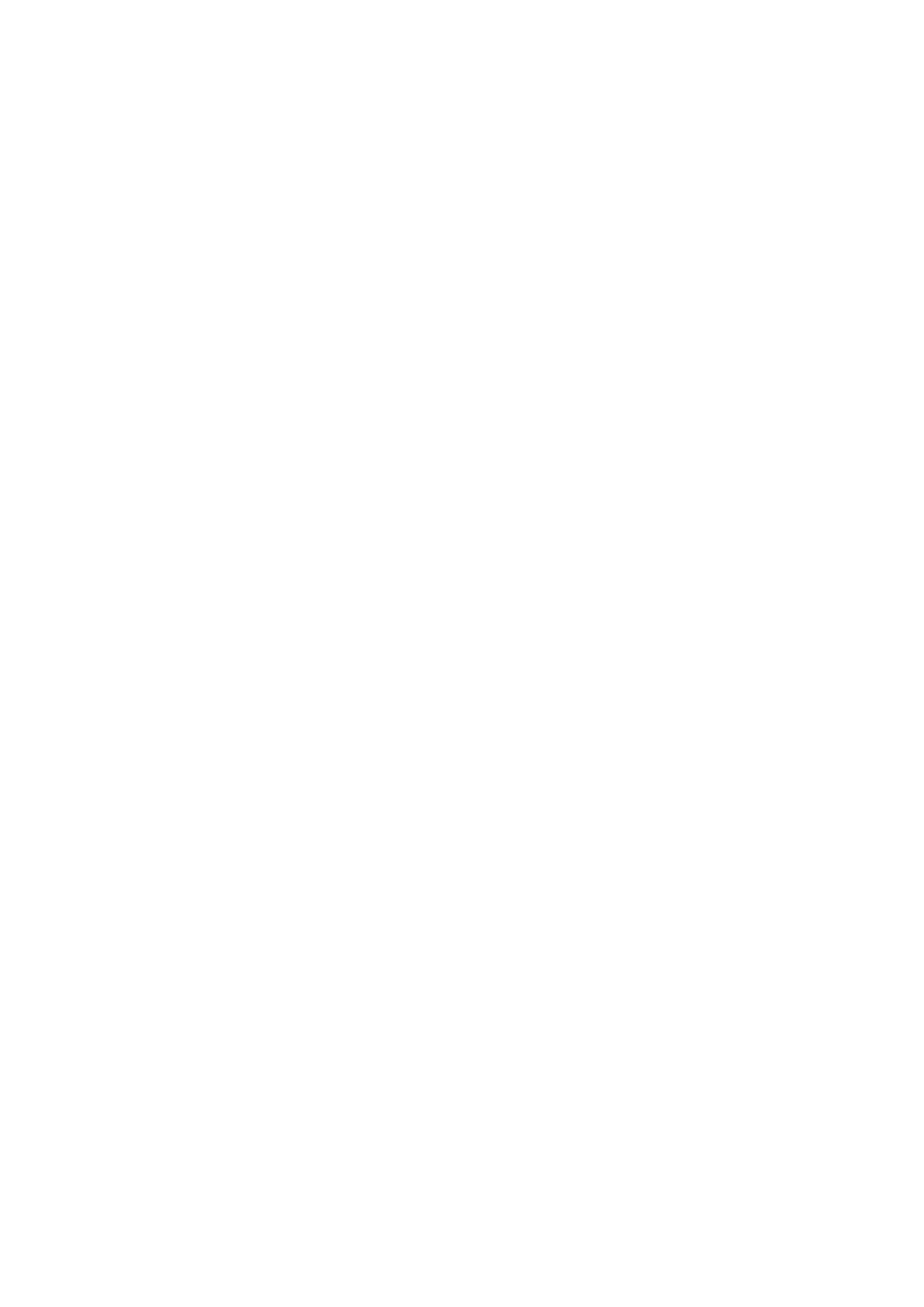

## **DRAFT BUILDING LOANS (AMENDMENT No. 13) (JERSEY) LAW 201-**

#### **European Convention on Human Rights**

In accordance with the provisions of Article 16 of the Human Rights (Jersey) Law 2000, the Minister for Housing has made the following statement –

In the view of the Minister for Housing, the provisions of the Draft Building Loans (Amendment No. 13) (Jersey) Law 201- are compatible with the Convention Rights.

Signed: **Deputy A.E. Pryke of Trinity**

*Minister for Housing*

Dated: 4th September 2017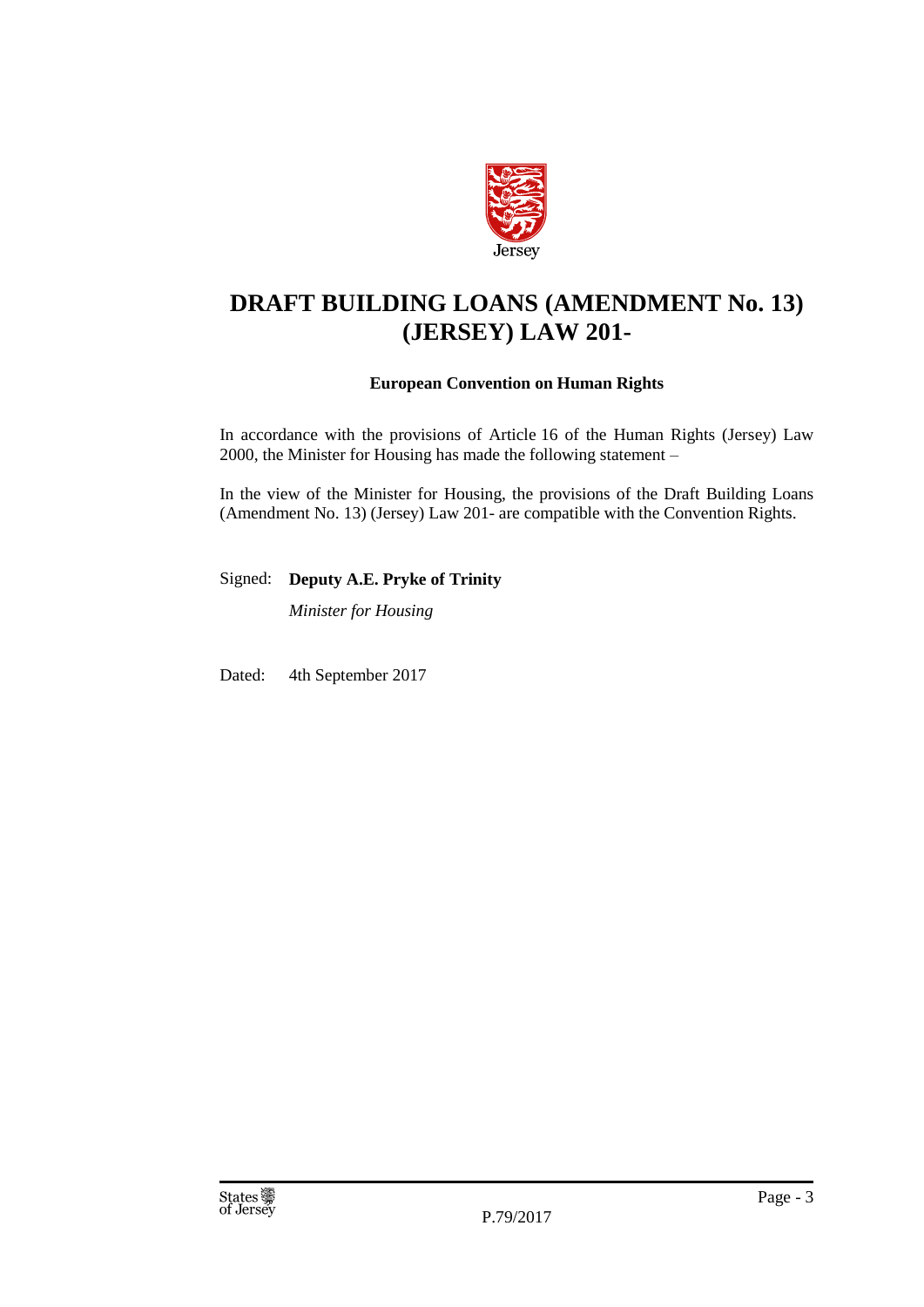#### **REPORT**

#### **Introduction**

The [Building Loans \(Jersey\) Law 1950](https://www.jerseylaw.je/laws/revised/Pages/24.090.aspx) requires an amendment in order to make it consistent with the [Building Loans \(Miscellaneous Provisions\) \(Jersey\) Regulations](https://www.jerseylaw.je/laws/revised/Pages/24.090.30.aspx)  [1961.](https://www.jerseylaw.je/laws/revised/Pages/24.090.30.aspx)

The Regulations include a provision that enables the Minister for Housing to vary the interest calculation methodology applied to States loans to ensure it remains compliant with modern practice. This provision is absent from the Building Loans (Jersey) Law 1950, which requires interest to be calculated using a tightly defined method based on the balance of the loan on 1st January annually (i.e. not on a reducing balance as applied by modern loan calculations).

This amendment to the Law will close the inconsistency.

#### **Background**

A review of the administration of the Housing Loans Portfolio has recently been undertaken by the Treasury and Resources Department following handover of the Loan Fund accounting function to the Treasury Investment Management team. The administration of the States' housing loans had been outsourced to an external loan administrator since September 2001, but steps have been taken during the course of 2016 and 2017 to centralise certain aspects of loan administration within the Treasury and Resources Department.

As part of the centralisation of loan administration, a review of the methodology applied to interest calculation has been carried out to ensure that it is in accordance with modern standards and practice. During this process, an inconsistency was identified between the relevant laws and regulations.

Article 4(1) of the Building Loans (Jersey) Law 1950 prescribes –

#### *4 Loan to be secured by hypothec, to bear interest and to be repaid by instalments*

*(1) Except as provided by Article 5, every loan shall be secured by a simple conventional hypothec charged on the property in relation to which the loan is made and shall bear interest at the prescribed rate calculated annually on the amount of the principal of the loan for the time being remaining unpaid on the first day of January.*

The above Article prescribes the method of calculating the interest due on a loan as *'on the amount of the principal of the loan for the time being remaining unpaid on the first day of January'* (i.e. the interest charge for the year does not take into account the capital payments made during that year).

Conversely, paragraph 3 of Schedule 2 of the Building Loans (Miscellaneous Provisions) (Jersey) Regulations 1961 prescribes –

#### *3. Interest*

*The Debtor will pay interest on the loan moneys at the rate fixed by Article 4(2) of the Building Loans (Jersey) Law 1950 or, where another rate is from time to time and for the time being fixed by Order made under that Article, at that other rate and will pay such interest on the days and in the manner required from time to time by the Minister and in the event that payments are not made punctually, such*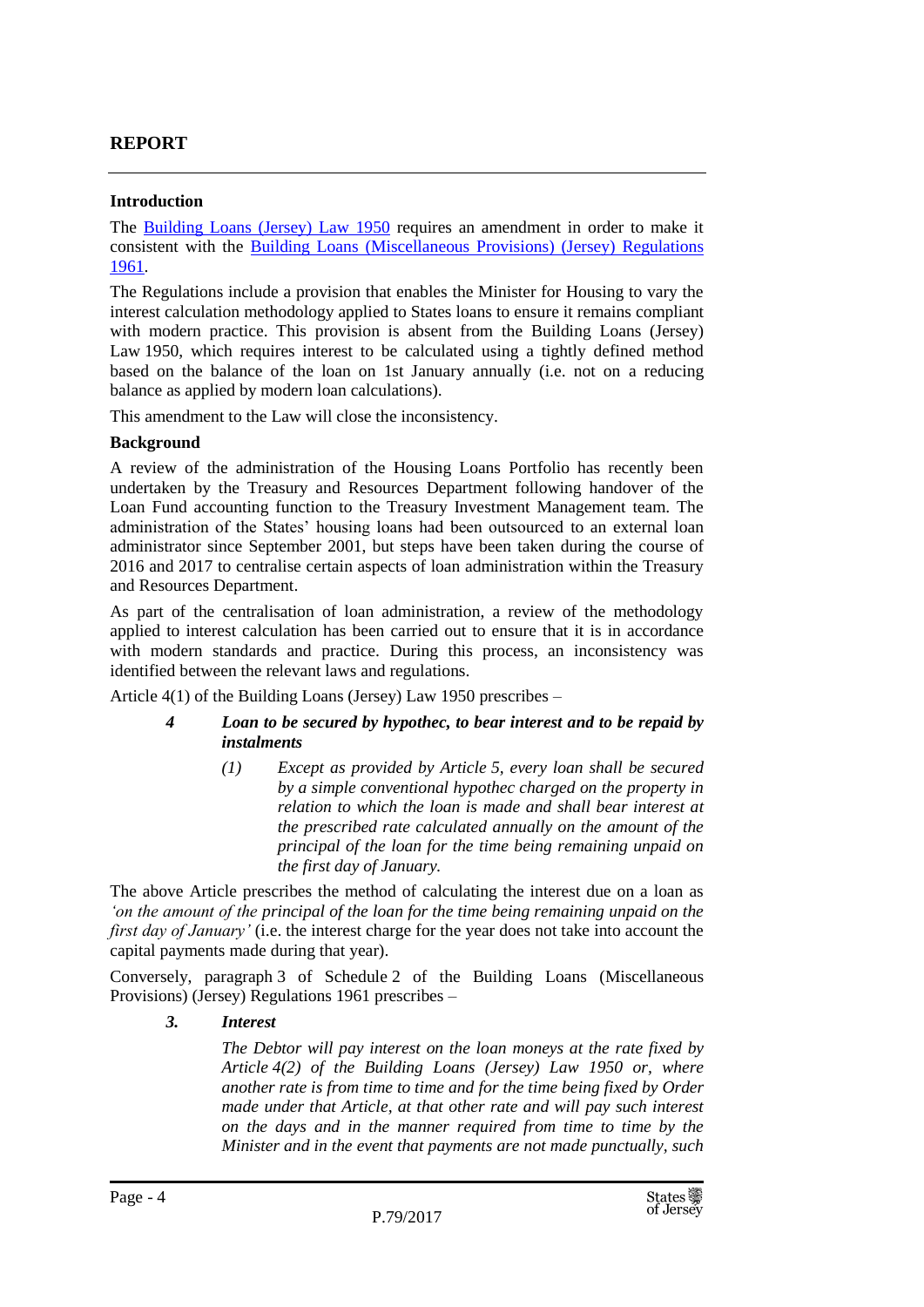#### *interest shall be compounded with rests on the days on which payments are to be made.*

As opposed to the Law, the Regulations therefore provide the Minister for Housing with the power to amend the interest payment methodology. The Law Officers' Department has said that the arrangements were intended to provide the Minister for Housing with the power to periodically update the calculation methodology and, although it is unlikely that application of modern standards and practice would be challenged, it would be sensible to close the inconsistency between relevant Laws and Regulations.

The draft Law removes the requirement for interest to be calculated annually on the amount of the principal of the loan unpaid on 1st January each year, and introduces a provision which enables the Minister for Housing to choose the time at which, and manner in which, interest is to be calculated and paid.

#### **Collective responsibility under Standing Order 21(3A)**

The Council of Ministers has a single policy position on this proposition, and as such, all Ministers are bound by the principle of collective responsibility to support the proposition, as outlined in the Code of Conduct and Practice for Ministers and Assistant Ministers [\(R.11/2015](http://www.statesassembly.gov.je/AssemblyReports/2015/R.11-2015.pdf) refers).

#### **Financial and manpower implications**

There are no financial or manpower implications for the States arising from this draft Law.

#### **Human Rights**

No human rights notes are annexed because the Law Officers' Department has indicated that the draft Law does not give rise to any human rights issues.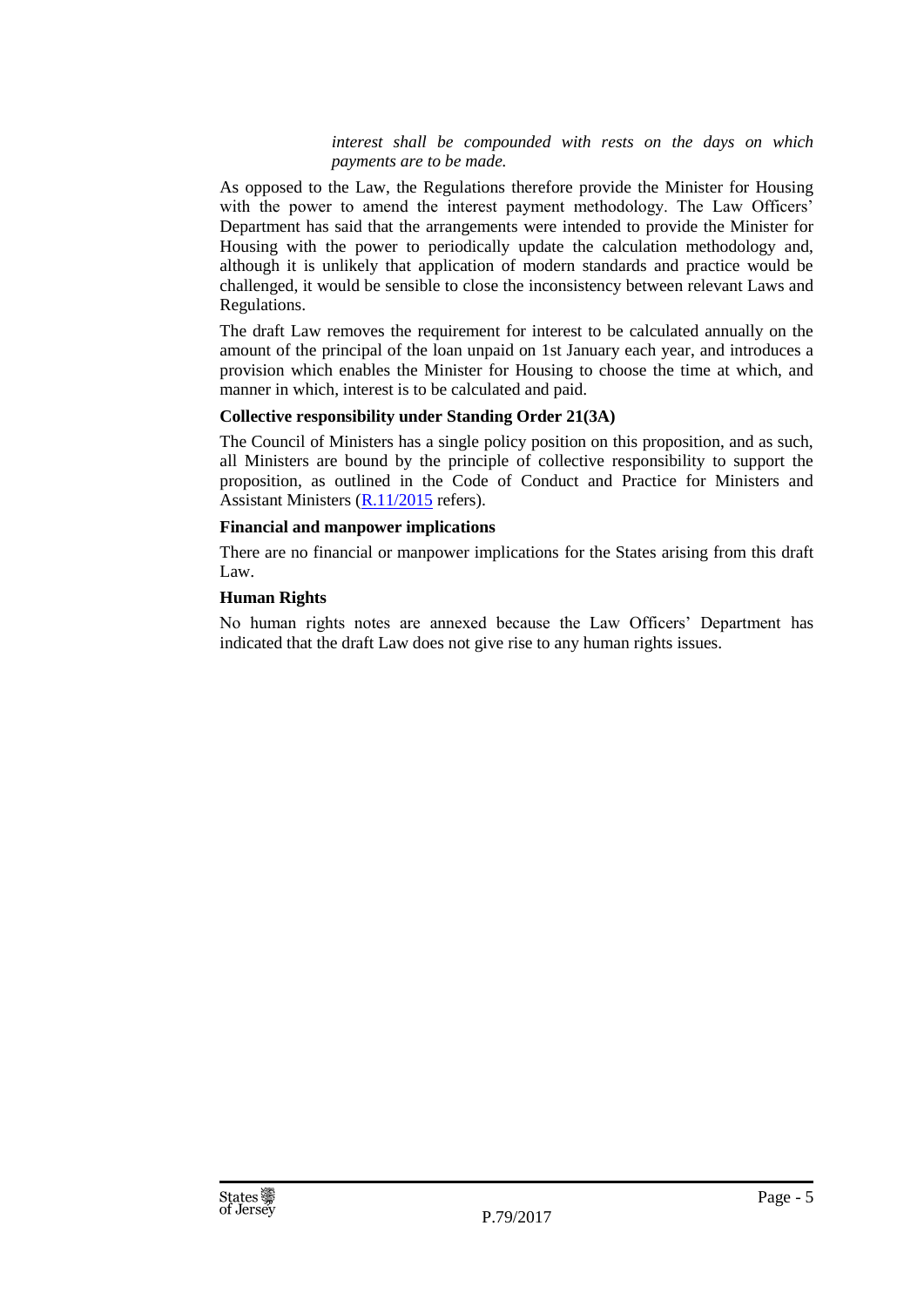#### **Explanatory Note**

This Law amends the Building Loans (Jersey) Law 1950 in relation to the calculation and payment of interest on housing loans made by the Minister for Housing under that Law. Currently, that Law requires interest to be calculated annually on the amount of the principal of the loan unpaid on 1st January each year. *Article 1* of this Law substitutes for that requirement a provision which allows the Minister for Housing to choose the times at which, and manner in which, interest is to be calculated and paid.

*Article 2* sets out the title of this Law and provides that it will come into force on the day after this Law is registered by the Royal Court.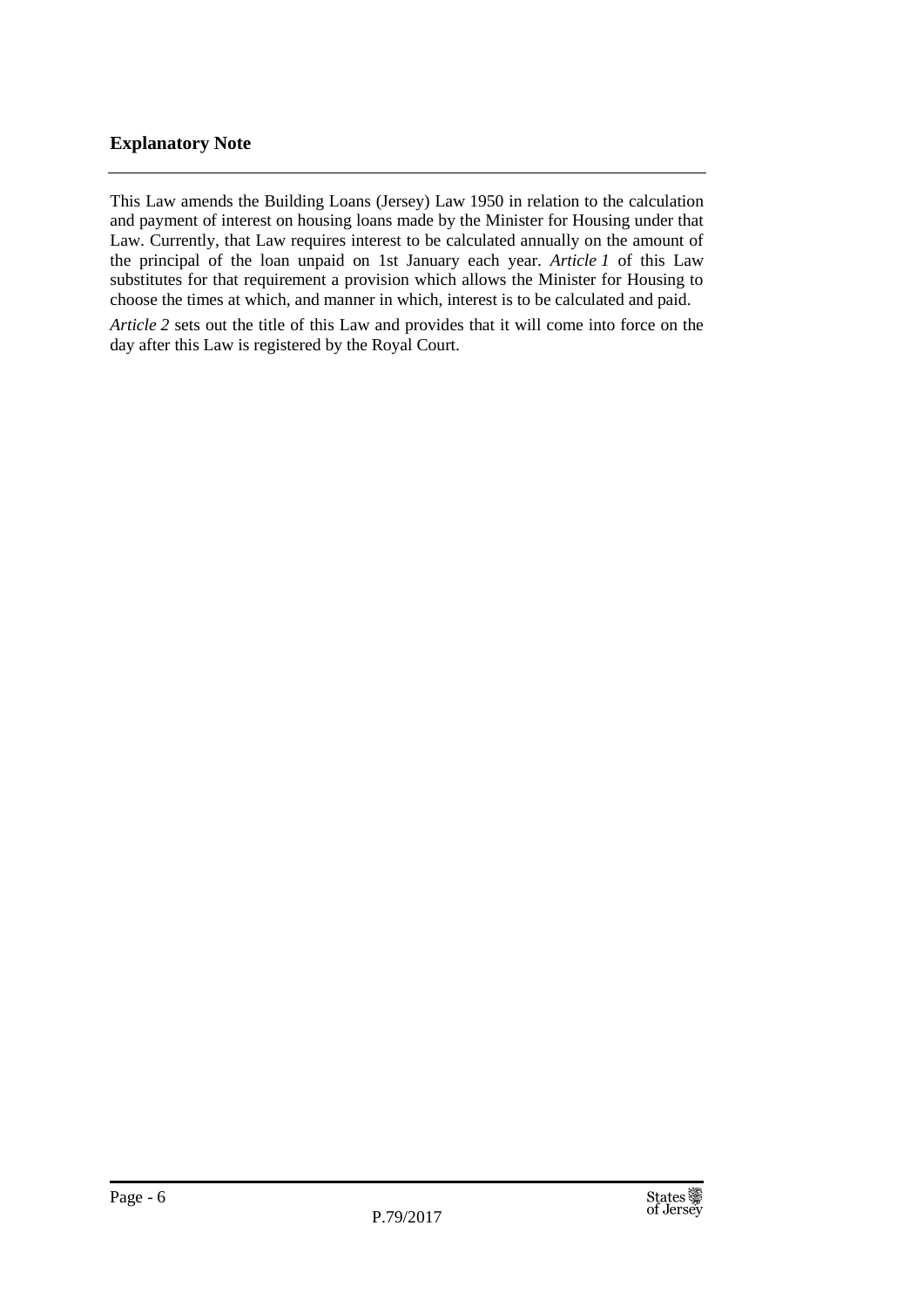

### **DRAFT BUILDING LOANS (AMENDMENT No. 13) (JERSEY) LAW 201-**

**A LAW** to amend further the Building Loans (Jersey) Law 1950

| Adopted by the States                         | [date to be inserted] |
|-----------------------------------------------|-----------------------|
| Sanctioned by Order of Her Majesty in Council | [date to be inserted] |
| Registered by the Royal Court                 | [date to be inserted] |

**THE STATES**, subject to the sanction of Her Most Excellent Majesty in Council, have adopted the following Law –

#### **1 Article 4 of Building Loans (Jersey) Law 1950 amended**

For Article  $4(1)$  of the Building Loans (Jersey) Law 1950<sup>1</sup>, there shall be substituted the following paragraph –

"(1) Except as provided by Article 5, every loan shall be secured by a simple conventional hypothec charged on the property in relation to which the loan is made and shall bear interest at the prescribed rate calculated and paid on the days and in the manner required from time to time by the Minister.".

#### **2 Citation and commencement**

This Law may be cited at the Building Loans (Amendment No. 13) (Jersey) Law 201- and shall come into force on the day after it is registered by the Royal Court.